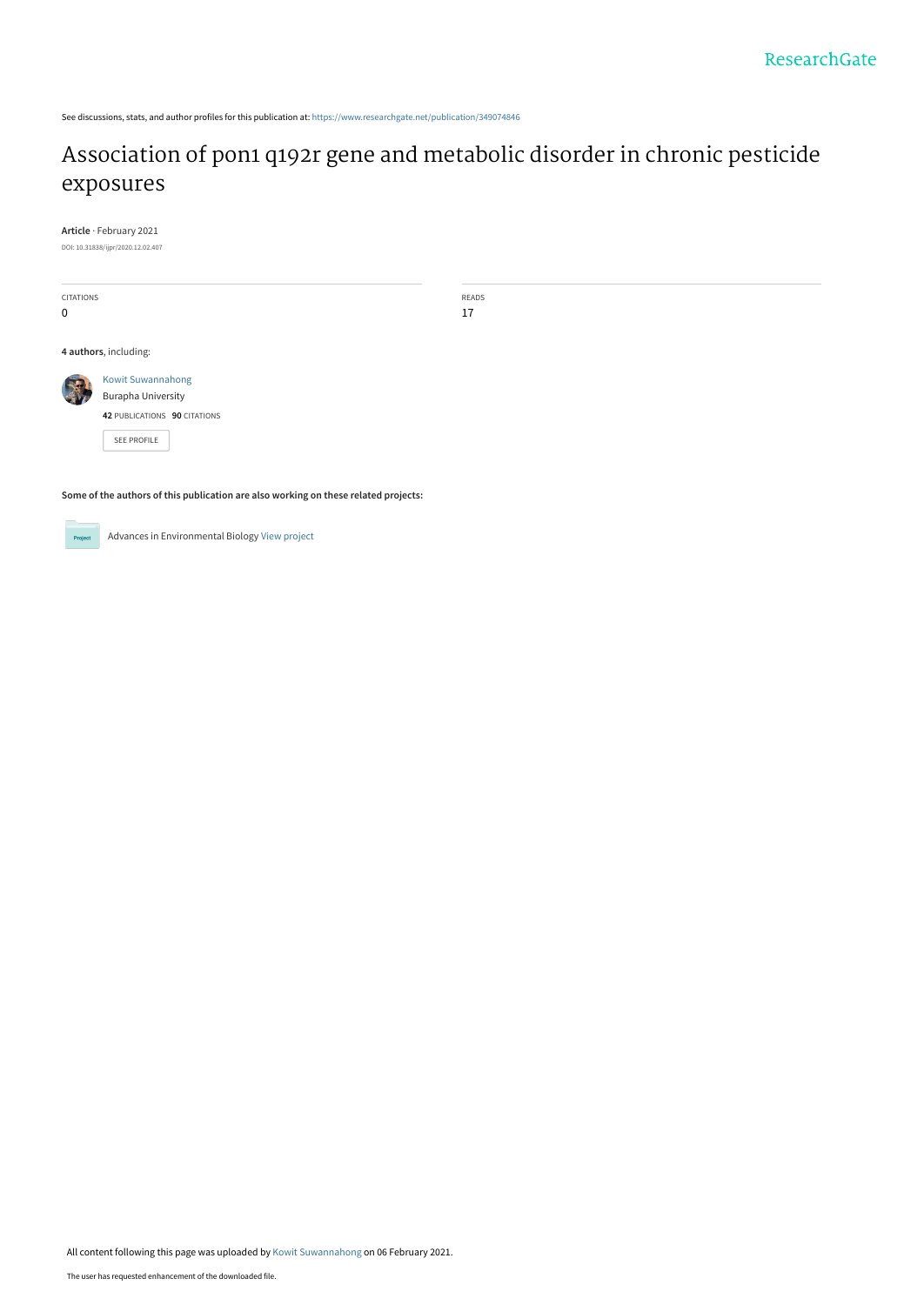# Research Article

# Association of pon1 q192r gene and metabolic disorder in chronic pesticide exposures

YUTTANA SUDJAROEN<sup>1\*</sup>.  $AIRADA$  SRIDON<sup>2</sup>. KOWIT SUWANNAHONG<sup>3</sup>. **WANIDA** PONGSTAPORN<sup>4</sup>

<sup>1</sup>Department of Applied Science, Faculty of Science and Technology, Suan Sunandha Rajabhat University, Bangkok 10300, Thailand

<sup>2</sup>Department of Forensic Science, Faculty of Allied Health Sciences, Thammasat University, Pathumthani 12120, Thailand

<sup>3</sup>Department of Environmental Health, Faculty of Public Health, Burapha University, Chonburi 20131, Thailand

<sup>4</sup>Department of Medical Science, Faculty of Science, Rangsit University, Pathumthani 12000, Thailand \*Corresponding Author

Email ID: yuttana.su@ssru.ac.th

Received: 11.04.20, Revised: 12.05.20, Accepted: 10.06.20

### **ABSTRACT**

Paraoxonase 1 (PON1) enzyme is involved in organophosphate metabolism and neurodegenerative disorders, which is biomarker for dyslipidaemia, insulin resistance, cardiovascular diseases and hypothyroidism. Aims of this study were to investigate PON1 Q192R (rs662) gene polymorphism; and to evaluate the association of genotype and metabolic biomarkers in chronic pesticide exposures. Information concerning of pesticide exposures from 50 rice farmers and 50 control respondents was collected by questionnaire interviewing. Blood sample (6 ml) was collected from each volunteer and separated to serum, NaF- and EDTA-plasma. Serum cholinesterase (SChE), liver function test (LFT), fasting blood glucose (FBG), HbA1c and lipid profile was assessed using automatic analysers; and PON1 Q192R genotyping was analysed by PCR-RFLP. All of rice farmers were chronic exposed and more than 50% of them was used pesticide over ten years. Average of SChE level of both groups were significantly different, however, there were within normal range. Genotypes were significantly different between rice farmers (high frequency of RR genotype) and control (p=0.02). Metabolic parameters including FBG, HbA1c, cholesterol, triglyceride, HDL-c and LDL-c in rice farmers and controls were different ( $p = 0.035, 0.045, 0.03, 0.021, 0.037$  and 0.025, respectively). RR genotype was associated to metabolic disorders including insulin resistance and dyslipidaemia in chronic pesticide exposures. This genotypic variation was need to be consider on metabolic disorder treatment especially statins therapy.

**Keywords:** cholinesterase inhibitors, dyslipidaemia, insulin resistance, metabolic disorder, paraoxonase-1 (PON1), PON1 Q192R genotype

#### **INTRODUCTION**

Various effects of chronic pesticide exposure are cancer, birth defects, reproductive disorders, neurodegenerative, cardiovascular and respiratory diseases, developmental disorders, metabolic disorders, chronic renal disorders or autoimmune diseases (Czajka et al., 2019). According epidemiologic data, pesticides are effect on enzymes, which are responsible for liver function; blood cell characteristics and other biochemical pathways in persons who are pesticide expose and have occupationally diseases (García-García et al., 2016; Pothu et al., 2019; Kori et al., 2019). Effects of pesticide intoxication are depending on free radical production, environmental factors, physiological transformation and genotypic variation (Karami-Mohajeri et al., 2011; Teodoro et al., 2019). Light occupational exposure to pesticides is associated with haematological abnormalities.

However, prolong and intensive exposure may associate to any liver, kidney, or haematological disorders (Neghab et al., 2018). Organophosphate (OP) and carbamates (CB) are act as acetyl cholinesterase (AChE) inhibitors and affect to several organs, such as peripheral and central nervous systems, muscles, liver and pancreas. Impairment of enzymatic pathways modulated biochemical metabolism within cytosol, mitochondria, and peroxisomes may cause by AChE inhibition at target organs (Pohanka, 2019; King and Aaron, 2015; Karami-Mohajeri and Abdollahi, 2011). Sub-chronic exposure to organophosphate can causes hyperlipidaemia, reduced glycogen storage in the liver, and increased oxidative stress, which is associated with the risk for many chronic diseases, such as cardiovascular diseases, hypertension, and diabetes mellitus in animal models (Acker and Nogueira, 2012; Elsharkawy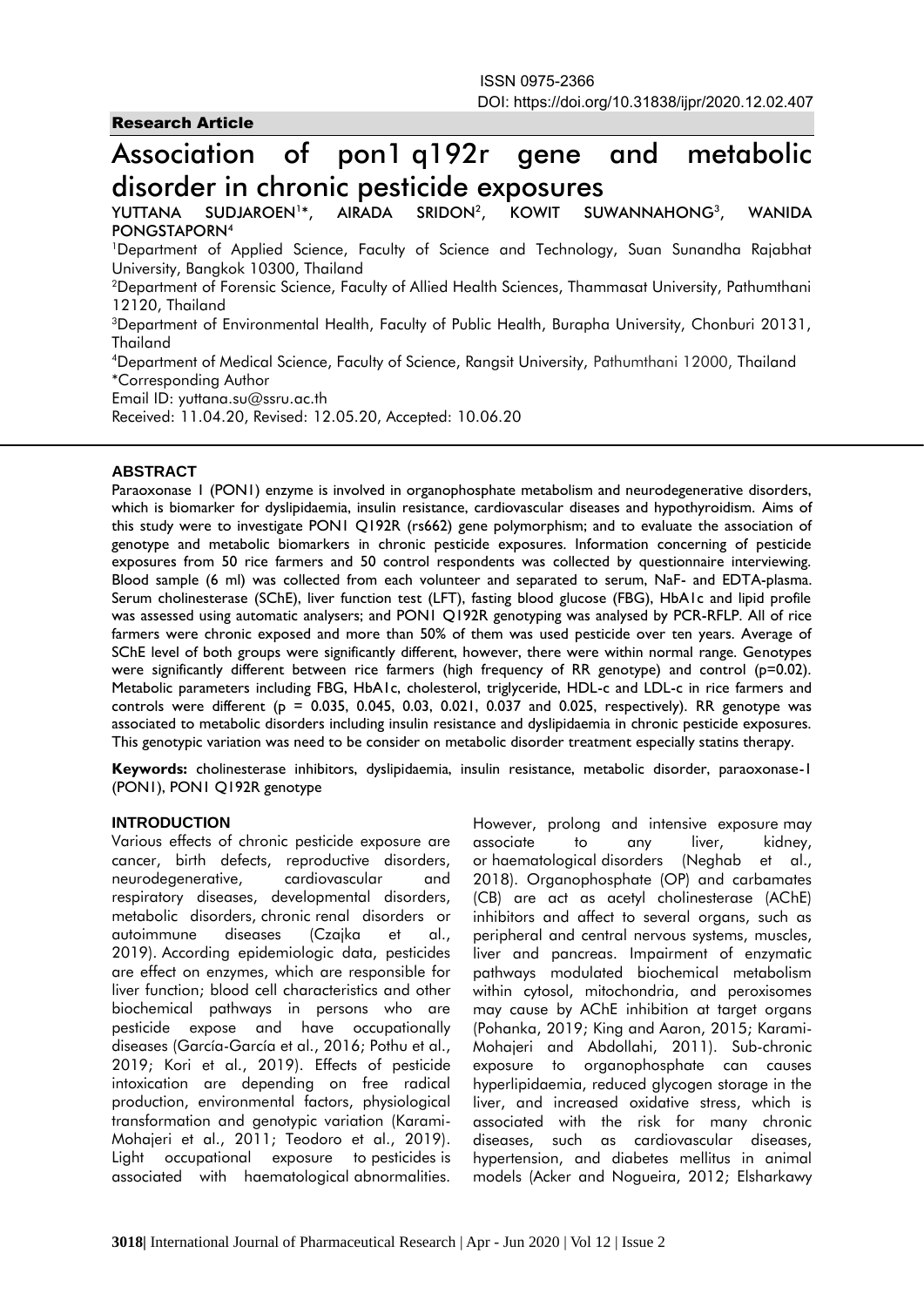et al., 2013); and in occupational exposures (Patil et al., 2009; Sudjaroen, 2015; Sudjaroen and Suwannahong, 2017).

Paraoxonase 1 (PON1) is a phase-I enzyme that is involved in the hydrolysis of organophosphate esters (Costa et al., 2003; Ellison et al., 2012). Literature reviews of PON1 genotypes are involving in the presence of Parkinson's disease, Alzheimer's disease and amyotrophic lateral sclerosis (Androutsopoulos et al., 2011; Menini and Gugliucci, 2014). PON-1 is also biomarker for dyslipidaemia, insulin resistance, cardiovascular diseases and hypothyroidism (Sampson et al., 2005; Siewert et al., 2015; Singh and Dey Sarkar, 2014). Human PON1 Q192R (rs662) polymorphism in coding region is conveying differential catalytic activity toward organophosphate (Costa et al., 2013); and is associated to metabolic disorder and cardiovascular disease (Alegría-Torres et al., 2015; Srinivasan et al., 2004; Rodríguez-Carrio et al., 2016). Aims of this study were to investigate PON1 Q192R gene polymorphisms in chronic pesticide exposures along with occupational health risks and behaviours; and to evaluate the association of PON1 Q192R gene polymorphism and biochemical parameters, including serum cholinesterase (SChE), fasting blood glucose (FBG), HbA1c, lipid profile and liver function test. The finding may represent interaction of genetic variation and metabolic disturbance by xenobiotic effect (such as pesticide) on Thai chronic exposures. Further study can be conduct on other xenobiotic in pharmacological or toxicological aspects.

#### **SUBJECTS AND PROTOCOLS** Study area and pesticide use

U-Thong district, Suphan Buri is locate about 150 km from Western of Bangkok. Various rice varieties are originating and cultivate in this area. Growing cycle of rice is two to three times per years, because enough water supply. Chlorpyrifos, carbofuran, paraquat and glyphosate are most favour uses. Outsource pesticide sprayers were regularly finding in rice field workers.

# Subjects and questionnaire interviewing

Cross-sectional study was conducted on routine health service program during July 2019 until January 2020. One hundred of subjects were recruited and divided to rice farmer and control groups ( $N = 50$  for each). Inclusion criteria of rice farmer group were 18-65-year-old who resided within study area and frequently work directly or related with pesticide in paddy field at least 3 years ago. The control group was respondents who resided nearby agricultural

area, each name included in census of study area, and occupational status was not related to agricultural workers. Subjects who concerned with history of severe state of chronic diseases, such as liver diseases, kidney diseases, cardiovascular diseases and cancer were excluded from this study. Personal data was collected from subjects by research assistants, and venipuncture for blood collection was done by senior medical technologist. Data of chronic pesticide exposure was consisted of adverse relate-symptoms, history of personal protective equipment (PPE) use, and good practice of pesticide use were recorded by interviewing. The estimation of sample size was calculated from formula and frequency of abnormal SChE farmers in previous study (Kachaiyaphum et al., 2010). This research protocol had approved from Ethical Committee of Thammasat University, Thailand (COA No. 048/2562). Health promoting hospital, which responsible to health service at U-Thong district area, was allowed to carry on this study.

# Sample collection and preparation

Each blood sample (6 ml) was collected from median cubital vein of each subject by venepuncture at early morning, which was separated to plain, NaF and EDTA tubes for 3, 1.5 and 1.5 ml, respectively. Plain tube was clotted and then centrifuged within 2 h for serum separation. NaF tube and EDTA tubes were prepared NaF plasma and EDTA whole blood (Young and Bermes, 1999). Serum, NaF plasma and EDTA whole blood were used to determine for biochemical, FBG and HbA1c tests, respectively. The remaining of EDTA whole blood was extracted for DNA template by QIAamp blood DNA mini kit (QIAGEN Thailand, Bangkok, Thailand); and genomic DNA was stored at -20  $^{\circ}$ C.

# DETERMINATION OF BIOCHEMICAL PARAMETERS

The determination of SChE, LFT, lipid profile and FBG was analysed by COBAS c501 (Rochediagnostics, Rotkreuz, Switzerland). Percentage of HbA1c were determined by Celltac E MEK-7222 (Nihon Kohden, Tomioka, Japan). All of laboratory tests were run by certified standard procedures. Laboratory interpretation was decided according by manufacturer 's instruction and clinical and laboratory standards institute (CLSI).

# PON1 Q192R POLYMORPHISMS BY PCR-RFLP

DNA template was amplified by polymerase chain reaction (PCR) using forward 5′-TAT TGT TGC TGT GGG ACC TGA G-3′ and reverse 5′-CCT GAG AAT CTG AGT AAA TCC ACT-3′ primers,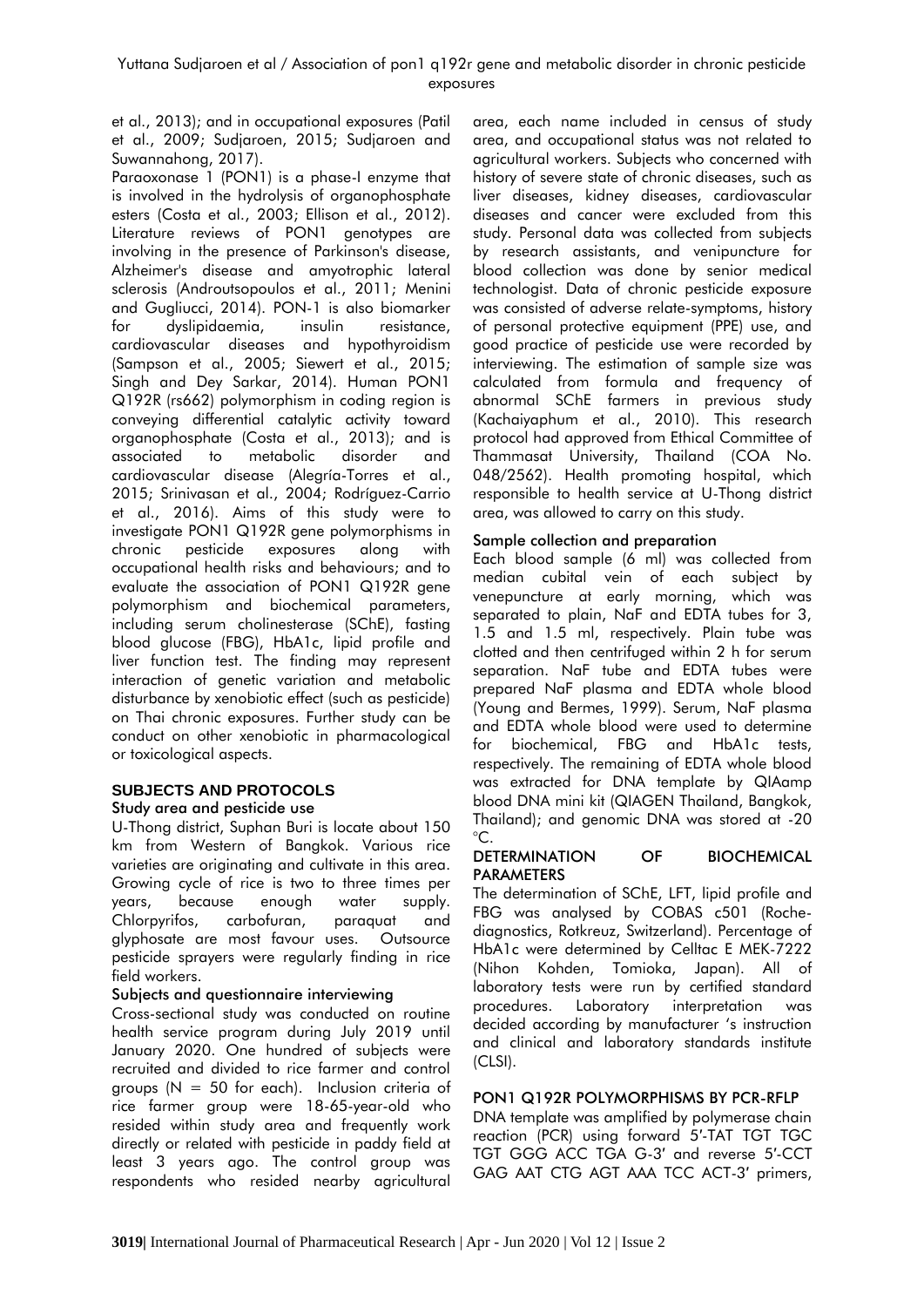### Yuttana Sudjaroen et al / Association of pon1 q192r gene and metabolic disorder in chronic pesticide exposures

which were represented to PON1(Q192R) region (Campo et al., 2004). PCR was performed in 25  $\mu$ l of total mixture, which was contained 2  $\mu$ l of genomic DNA, 0.5  $\mu$ l of each primer, 5  $\mu$ l of 10X PCR buffer (1.5 mM  $Mg^{2+}$ ) include dNTP and 0.25  $\mu$ l of 1.5 U AmpliTaq polymerase (Thermo Fisher Scientific, USA). Each cycle was programed with initial denaturation at 94°C for 5 min. followed by 35 cycles comprising of denaturation at 94°C for 30 s, annealing at 60°C for 30 s and extension at 72 °C for 30 s followed by final extension at 72 °C for 7 min Thermal cycler (Applied Biosystems, USA). Restriction fragment length polymorphism (RFLP) was performed: A1wI restriction enzyme (New England Bio Labs, Cambridge, UK) was used to hydrolyse PCR product. Digested DNA fragments was separated on 2% of agarose gel electrophoresis apparatus then stained with ethidium bromide. DNA electrophorogram was read by using ultraviolet transillumination (Promega, USA). PON1 Q192R polymorphisms were 1) 66- and 172-bp fragments for the 192R allele and 2) 238-bp fragment (undigested) for the 192Q allele. The interpretation of PON1 Q192R SNPs on genotypes were represented 238-bp fragment for wild type (QQ); 66, 172, 238-bp fragments for heterozygous (QR); and 66, 172-bp fragments for homozygous (RR). DNA sequencing was confirmed on 15% of randomizing samples as quality assurance on this genotypic study.

#### Statistical Analysis

Kolmogorov-Smirnov test was performed on analysis of data distribution. Descriptive statistic was reported by percentage, mean and standard deviation. Different of personal data and PON1 Q192R polymorphisms between rice farmers and controls were analysed by Chi-square. Different of biochemical parameters between two groups and between wild type and variant were analysed by independent t-test. Statistical analysis was performed by SPSS 21.0 program (SPSS, Chicago, Illinois, USA) and statistical significance was judged at p< 0.05.

#### **RESULTS AND DISCUSSION** PESTICIDE EXPOSURE STATUS IN RICE FARMERS

The personal data of two group, such as gender and alcoholic consumption was not different; and majority of farmers were men and more than forty years old. All of rice farmers were chronic exposed and more than 50% of them was used pesticide over ten years.; and majority of frequency was 1-2 time/week. The related pesticide used symptoms were unusually appeared and mainly of farmers had health

education for consciousness of pesticide contact and can be protecting themselves. Average of SChE level of both groups were significantly different ( $p = 0.033$ ), however, there were within normal range (Table 1). By our results, rice farmers were chronic pesticide exposure and frequently contacted with pesticide. Therefore, appearance of related symptoms was rarely, nonspecific and difficult to defining. Unanticipated finding has affected by imprecisely explanation of personal interviewing and physiological tolerance of frequent exposure. Rice farmers were mainly understood on health awareness and protection from pesticide use.

Only six of rice farmers had low SChE level (<5,500 U/L; data not show), which was implied that serum cholinesterase may not be a good marker for quantifying exposure to pesticide among sprayers, especially during spraying season. In previous study, agriculturists can be exposed to pesticides divided into sprayers, agriculturists and other professions, however, the SChE levels among them were not significantly difference and level was still within reference range (Mathew et al., 2015). Many reports of pesticide exposure in Thai farmers were provides single type of pesticide exposed; therefore, mixed pesticide uses are more common for multi-crop cultivation. Hence, evaluation of chronic pesticide exposure is further interesting on other biomarker determination rather SChE, such as alkyl phosphate metabolites (DAPs), urinary 3 phenoxybenzoic acid (3-PBA) and urinary glyphosate (Wongta et al., 2018).

#### GENE POLYMORPHISMS AND METABOLIC DISTURBANCE IN CHRONIC EXPOSURE

The DNA electrophoresis of PON1 Q192R gene polymorphisms were represented to wild-type (QQ), heterozygote (QR) and homozygote (RR) (Fig. 1). PON1 Q192R gene polymorphisms of rice farmers and control were significantly different (p=0.02); and more frequent RR genotype (Table 2). Moreover, six of rice farmers were homozygous polymorphism (RR genotype) and abnormal SChE level. Our significant finding was corresponded to previous study, which was reported that PON1 192RR genotype allele is relate to organophosphate intoxication in chronic exposure in Egyptians. Moreover, the reduction of SChE had reported in chronic organophosphateintoxicated Egyptian patients (Tawfik Khattab et al., 2016). PON1 192  $R(+)$  (QR + RR genotypes) genotype carriers had higher PON1 and acethylcholinesterase (AChE) activities than 192 R(-) (QQ) genotype carriers in Turkish population, which had chronic pesticide exposure in occupational reasons (Sunay et al., 2015). In our study, rice farmers and control were significantly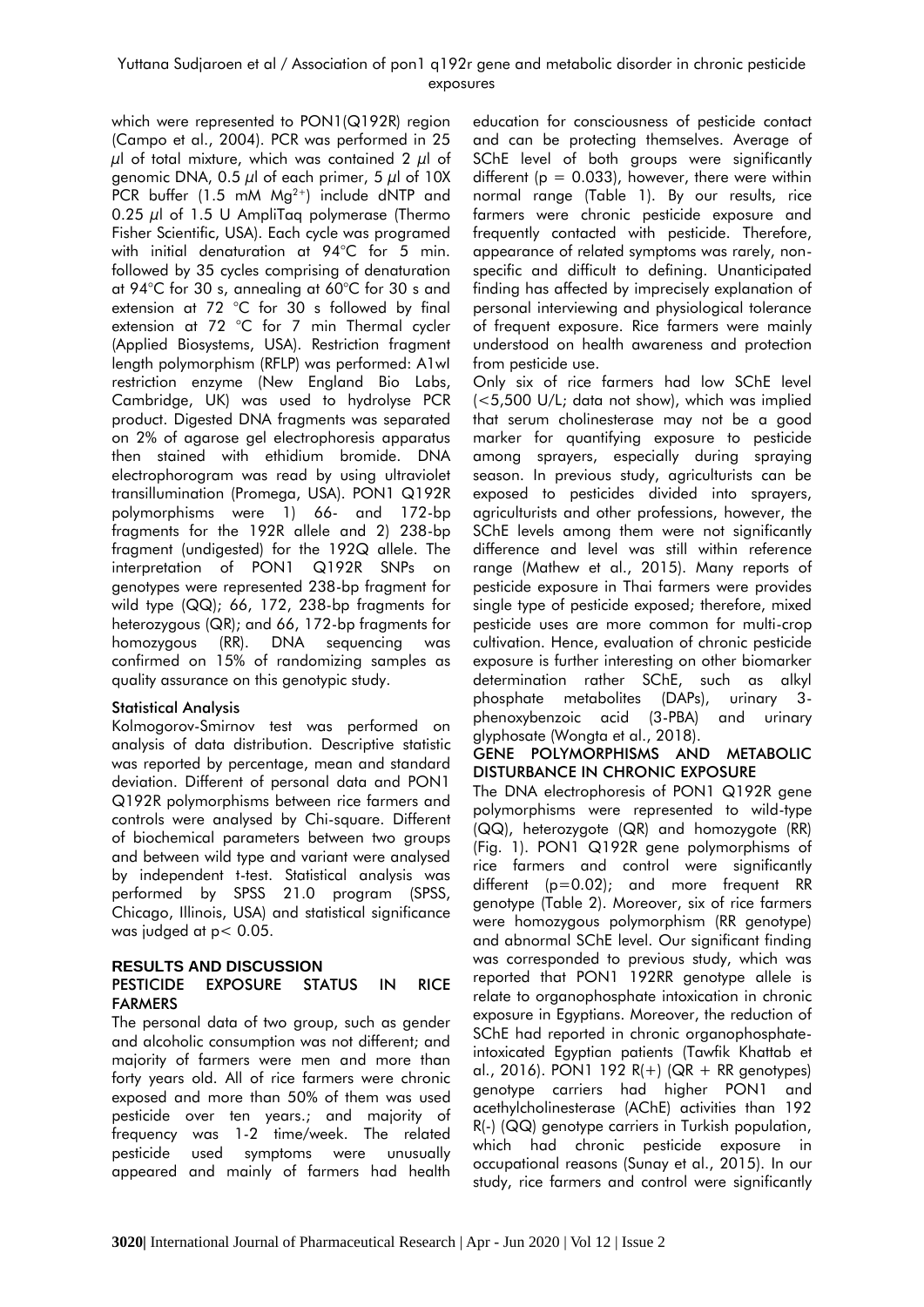different and age of rice farmers were older. Q192R and L55M polymorphisms of PON1 are population-specific effects due to interaction of gene variation and environmental factors; therefore, this polymorphism is not impact on elders or extreme ages (Wei et al., 2016).

LFT level of two groups was not different, and there were within normal values (Table 3). However, metabolic statuses were significantly difference between two groups; and p-value of FBG, HbA1c, cholesterol, triglyceride, HDL-c and LDL-c were 0.035, 0.045, 0.03, 0.021, 0.037 and 0.025, respectively (Table 4). Hence, rice farmers seemed to metabolic disorder including insulin resistance and dyslipidemia. R variant of PON1 Q192R gene polymorphism is less effective to protect LDL oxidation. Thus, R genotype is associate to hypertension, coronary artery diseases, stroke and Parkinson's disease (Rohr et al., 2011; Menini and Gugliucci, 2014). Statins are affecting to PON-1 on improvement of antioxidant properties and insulin secretion; and glucose-lowering effects of statins are most pronounced in patients with an improvement in HDL-C upon statin therapy (Ferretti et al., 2015; Koren-Gluzer et al., 2011). The effect of statins is depending on PON-1 genotype especially Q192R polymorphism. Treatment of statins in Q allele patients can improve glucose metabolism, especially in insulin secretion (de Souza et al., 2015; Sumi et al., 2017). Corresponding to our results, RR genotype in chronic exposure might be risk for insulin resistance, dyslipidaemia and cardiovascular disease. This finding is suggest that xenobiotic from environment, such as pesticide exposure may "overlap" to metabolic markers and should be consider on clinical history for metabolic disorder treatment especially in statins or other relating drug therapy.

# **CONCLUSION**

RR genotype of PON-1 Q192R polymorphism in chronic pesticide exposures was associated to metabolic disorders including insulin resistance and dyslipidaemia. This genotypic variation was need to be consider on metabolic disorder treatment especially statins therapy.

# **ACKNOWLEDGEMENTS**

We are grateful to medical staffs of U-Thong district ′s health promoting hospital, Suphan Buri, Thailand for local public relation and laboratory providing. We are sincerely thank to Thammasat University, Pathumthani; and Suan Sunandha Rajabhat University, Bangkok, Thailand for research grant supports.

Conflict of interest: The authors were confirmed that conflicts of interest were none.

# **REFERENCES**

- 1. Acker CI, Nogueira CW. Chlorpyrifos acute exposure induces hyperglycemia and hyperlipidemia in rats. Chemosphere, 2012; 89: 602-608.
- 2. Alegría-Torres JA, García-Domínguez ML, Cruz M, Aradillas-García C. Q192R polymorphism of paraoxonase 1 gene associated with insulin resistance in Mexican children. Arch Med Res, 2015; 46:78-83.
- 3. Androutsopoulos VP, Kanavouras K, Tsatsakis AM. Role of paraoxonase I (PONI) in organophosphate metabolism: implications in neurodegenerative diseases. Toxicol Appl Pharmacol, 2011; 256: 418-424.
- 4. Campo S, Sardo MA, Trimarchi G, Bonaiuto M, Fontana L, Castaldo M, et al. Chronic pesticide exposure: Health effects among pesticide sprayers in Southern India. Indian J Occup Environ Med, 2015; 19: 95-101.
- 5. Costa LG, Giordano G, Cole TB, Marsillach J, Furlong CE. Paraoxonase 1 (PON1) as a genetic determinant of susceptibility to organophosphate toxicity. Toxicology, 2013; 307: 115-122.
- 6. Costa LG, Richter RJ, Li WF, Cole T, Guizzetti M. Paraoxonase (PON1) as a biomarker of susceptibility for organophosphate toxicity. Biomarkers, 2003; 8: 1-12.
- 7. Czajka M, Matysiak-Kucharek M, Jodłowska-Jędrych B, Sawicki K, Fal B, Drop B, et al. Organophosphorus pesticides can influence the development of obesity and type 2 diabetes with concomitant metabolic changes. Environ Res, 2019; 178: 108685.
- 8. de Souza JA, Menin A, Lima LO, Smiderle L, Hutz MH, Van Der Sand CR, Van Der Sand LC, Ferreira ME, Pires RC, Almeida S, Fiegenbaum M. PON1 polymorphisms are predictors of ability to attain HDL-C goals in statin-treated patients. Clin Biochem, 2015; 48: 1039-1044.
- 9. Ellison CA, Crane AL, Bonner MR, Knaak JB, Browne RW, Lein PJ, Olson JR. PON1 status does not influence cholinesterase activity in Egyptian agricultural workers exposed to chlorpyrifos. Toxicol Appl Pharmacol, 2012; 265: 308-315.
- 10. Elsharkawy EE, Yahia D, El-Nisr NA. Subchronic exposure to chlorpyrifos induces hematological, metabolic disorders and oxidative stress in rat: Attenuation by glutathione. Environ Toxicol Pharmacol, 2013; 35: 218-227.
- 11. Ferretti G, Bacchetti T, Sahebkar A. Effect of statin therapy on paraoxonase-1 status: a systematic review and meta-analysis of 25 clinical trials. Prog Lipid Res, 2015; 60: 50-73.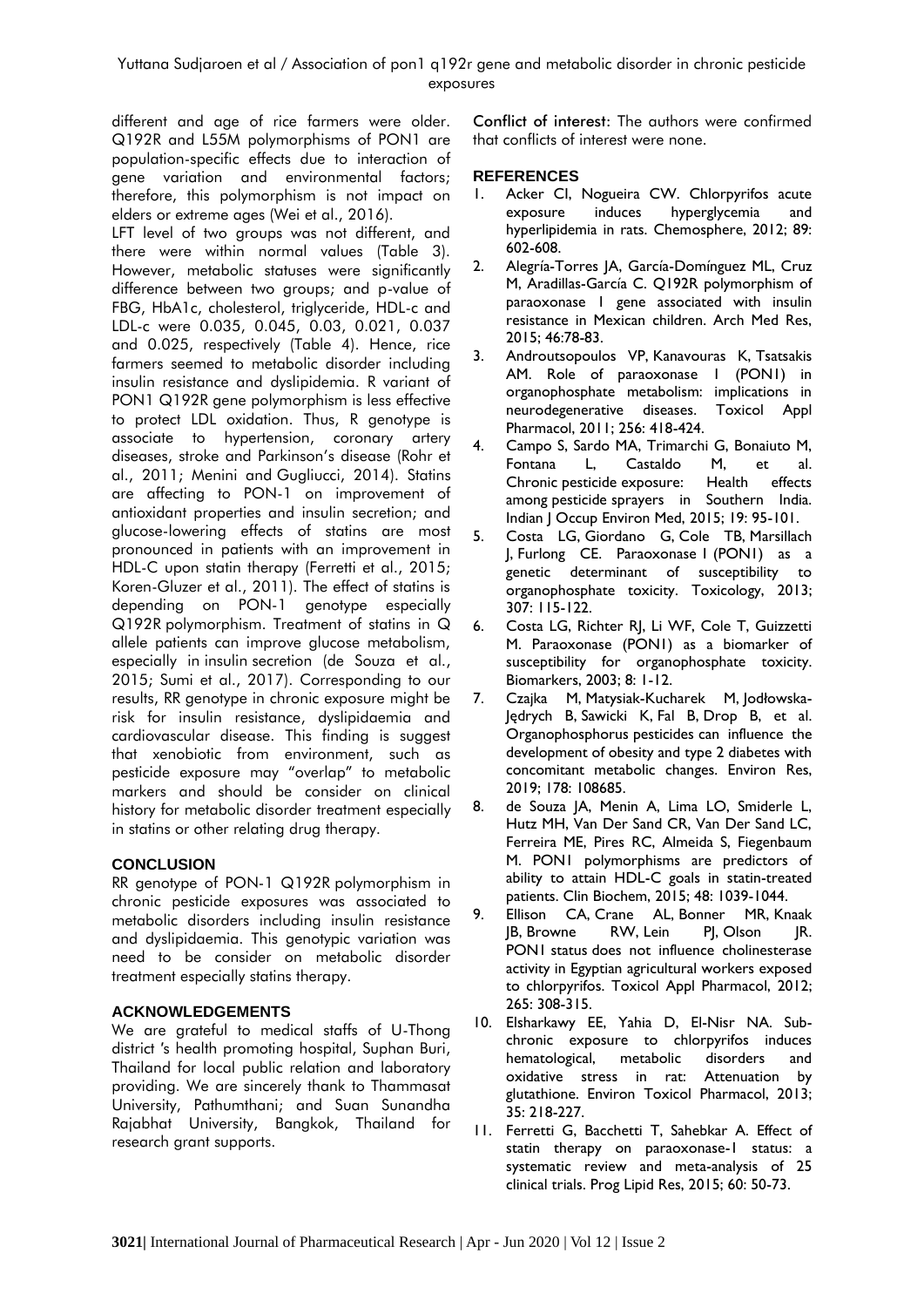Yuttana Sudjaroen et al / Association of pon1 q192r gene and metabolic disorder in chronic pesticide exposures

- 12. García-García CR, Parrón T, Requena M, Alarcón R, Tsatsakis AM, Hernández AF. Occupational pesticide exposure and adverse he alth effects the clinical, haematological and biochemical level. Life Sci, 2016; 145: 274- 283.
- 13. Kachaiyaphum P, Howteerakul N, Sujirarat D, Siri S, Suwannapong N. Serum cholinesterase levels of Thai chili-farm workers exposed to chemical pesticides: prevalence estimates and associated factors. J Occup Health, 2010; 52: 89-98.
- 14. Karami-Mohajeri S, Abdollahi M. Toxic influence of organophosphate, carbamate, and organochlorine pesticides on cellular metabolism of lipids, proteins, and carbohydrates: a systematic review. Hum Exp Toxicol, 2011; 30:1119-1140.<br>I5. King AM, Aaron
- AM, Aaron CK. Organophosphate and carbamate poisoning. Emerg Med Clin North Am, 2015; 33: 133-151.
- 16. Koren-Gluzer M, Aviram M, Meilin E, Hayek T. The antioxidant HDL-associated paraoxonase-1 (PON1) attenuates diabetes development and stimulates **β-cell** insulin release. Atherosclerosis, 2011; 219: 510-518.
- 17. Kori RK, Hasan W, Jain AK, Yadav RS. Cholinesterase inhibition and its association with hematological, biochemical and oxidative stress markers in chronic pesticide exposed agriculture workers. | Biochem Mol Toxicol, 2019; 33: e22367.
- 18. Mathew P, Jose A, Alex RG, Mohan VR. Chronic pesticide exposure: Health effects among pesticide sprayers in Southern India. J Occup Environ Med, 2015; 19: 95-101.
- 19. Menini T, Gugliucci A. Paraoxonase I in neurological disorders. Redox Rep, 2014; 19: 49-58.
- 20. Neghab M, Jalilian H, Taheri S, Tatar M, Haji Zadeh Z. Evaluation of hematological and biochemical parameters of pesticide retailers following occupational exposure to a mixture of pesticides. Life Sci, 2018; 202: 182-187.
- 21. Patil JA, Patil AJ, Sontakke AV, Govindwar SP. Occupational pesticides exposure of sprayers of grape gardens in western Maharashtra (India): Effects on liver and kidney function. | Basic Clin Physiol Pharmacol, 2009; 20: 335-355.
- 22. Pohanka M. Inhibitors of cholinesterases in the pharmacology, the current trends. Mini Rev Med Chem, 2019; doi: 10.2174/1389557519666191018170908.
- 23. Pothu UK, Thammisetty AK, Nelakuditi LK. Evaluation of cholinesterase and lipid profile levels in chronic pesticide exposed persons. J Family Med Prim Care, 2019; 8: 2073-2078.
- 24. Rodríguez-Carrio J, López-Mejías R, Alperi-López M, López P, Ballina-García FJ, González-Gay MÁ, Suárez A. Paraoxonase 1 Activity Is

modulated by the rs662 polymorphism and IgG anti-high-density lipoprotein antibodies in patients with rheumatoid arthritis: Potential implications for cardiovascular disease. Arthritis Rheumatol, 2016; 68:1367-1376.

- 25. Rohr P, da Silva PJ, Erdtmann B, Saffi J, Guecheva TN, Antônio Pêgas Henriques J, et al. BER gene polymorphisms (OGG1 Ser326Cys and XRCC1 Arg194Trp) and modulation of DNA damage due to pesticides exposure. Environ Mol Mutagen, 2011; 52: 20-27.
- 26. Sampson MJ, Braschi S, Willis G, Astley SB. Paraoxonase-1 (PON-1) genotype and activity and in vivo oxidized plasma low-density lipoprotein in Type II diabetes. Clin Sci (Lond), 2005; 109:189-97.
- 27. Siewert S, Gonzalez II, Lucero RO, Ojeda MS. Association of cholesteryl ester transfer protein genotypes with paraoxonase-1 activity, lipid profile and oxidative stress in type 2 diabetes mellitus: A study in San Luis, Argentina. J Diabetes Investig, 2015; 6: 67-77.
- 28. Singh S, Dey Sarkar P. Serum lipids, tHcy, hs-CRP, MDA and PON-1 levels in SCH and overt hypothyroidism: effect of treatment. Acta Biomed, 2014; 85: 127-134.
- 29. Srinivasan SR, Li S, Chen W, Tang R, Bond MG, Boerwinkle E, Berenson GS. Q192R polymorphism of the paraoxanase 1 gene and its association with serum lipoprotein variables and carotid artery intima-media thickness in young adults from a biracial community. The Bogalusa Heart Study. Atherosclerosis, 2004; 177: 167- 174.
- 30. Sudjaroen Y. Biochemical and hematological status of pesticide sprayers in Samut Songkhram, Thailand. Ann Trop Med Public Health, 2015; 8(5): 186-190.
- 31. Sudjaroen Y, Suwannahong K. Comparison of biochemical, hematological parameters and pesticide expose-related symptoms among organic and non-organic farmers, Singburi, Thailand. Asian J Pharm, 2017; 11: S235-S241.
- 32. Sumi A, Nakamura U, Iwase M, Fujii H, Ohkuma T, Ide H, et al. The gene-treatment interaction of paraoxonase-1 gene polymorphism and statin therapy on insulin secretion in Japanese patients with type 2 diabetes: Fukuoka diabetes registry. BMC Med Genet, 2017; 18:146.
- 33. Sunay SZ, Kayaaltı Z, Bayrak T, Söylemezoğlu T. Effect of paraoxonase 1 192 Q/R polymorphism on paraoxonase and acetylcholinesterase enzyme activities in a Turkish population exposed to organophosphate. Toxicol Ind Health, 2015; 31: 1061-1068.
- 34. Tawfik Khattab AM, Zayed AA, Ahmed AI, AbdelAal AG, Mekdad AA. The role of PON1 and CYP2D6 genes in susceptibility to organophosphorus chronic intoxication in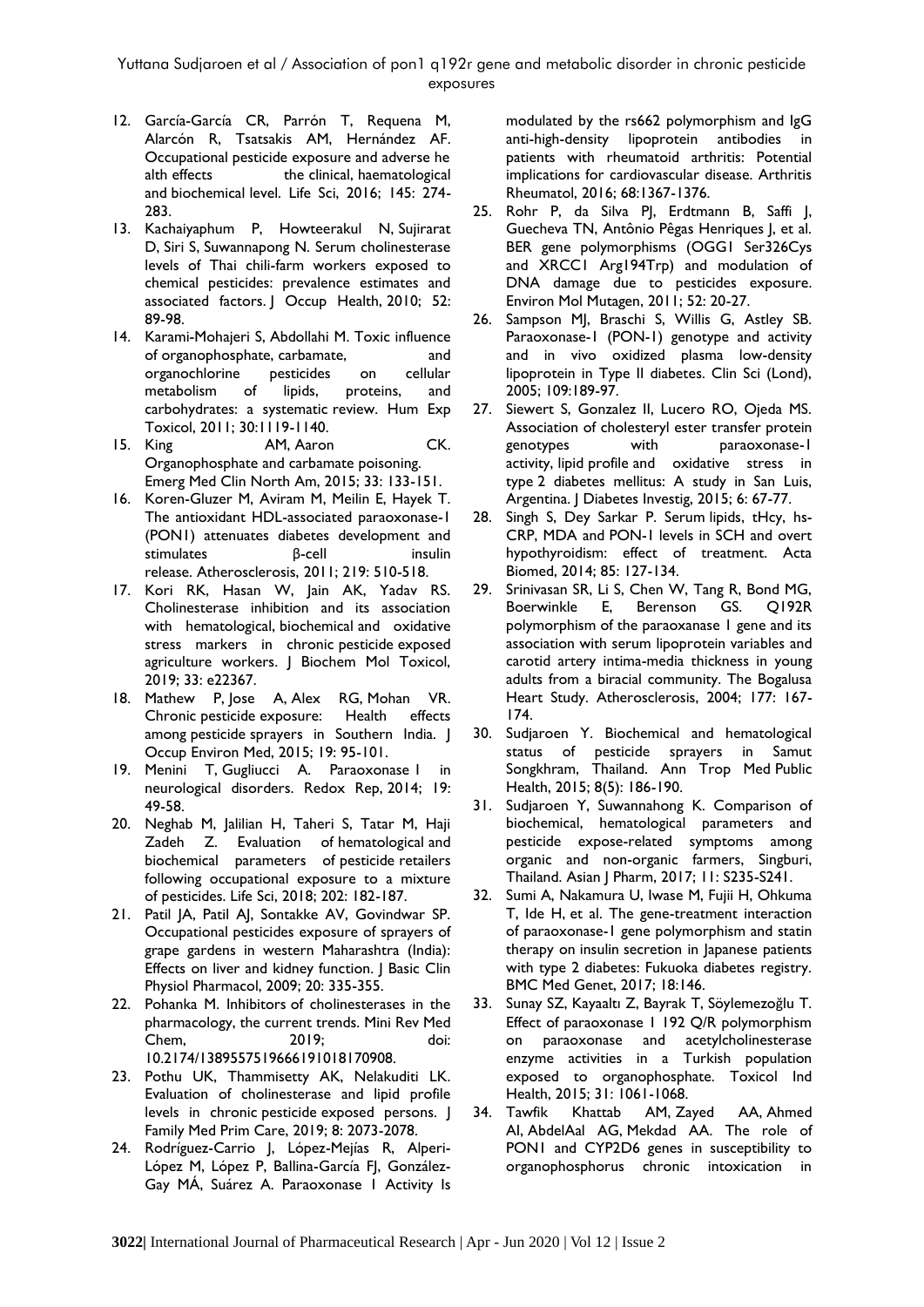Egyptian patients. Neurotoxicology, 2016; 53: 102-107.

- 35. Teodoro M, Briguglio G, Fenga C, Costa C. Genetic polymorphisms as determinants of pesticide toxicity: Recent advances. Toxicol Rep, 2019; 6: 564-570.
- 36. Wei GZ, Zhu MY, Wang F, Zhao YG, Li SS, Liu TY, et al. Paraoxonase (PON1) polymorphisms Q192R and L55M are not associated with human longevity: A meta-analysis. Z Gerontol Geriatr, 2016; 49: 24-31.
- 37. Wongta A, Sawarng N, Tongchai P, Sutan K, Kerdnoi T, Prapamontol T, et al. The Pesticide Exposure of People Living in Agricultural Community, Northern Thailand. | Toxicol, 2018; 4168034.
- 38. Young DS, Bermes EW. 1999. Specimen collection and processing: Sources of biological variation. In: Burtis CA, Ashwood AR, ed. Tietz Textbook of Clinical Chemistry 3<sup>rd</sup> ed. Philadelphia: Saunders 42-72.
- 39. Agüero, L., Bocco, O., Muñoz, E., & Barotto, A. (2018). Relationship between the level of parasitic infestation and productivity in a fattening in feed lot, in the south of the province of córdoba, argentina. [Relación entre el nivel de infestación parasitaria y la productividad en un engorde a corral, en el sur de la provincia de Córdoba, Argentina] Revista Electronica De Veterinaria, 19(2)
- 40. Aguilar, H. G. (2018). The APA style in articles indexed in scopus and web of science. [El estilo APA en artículos indizados en Scopus y Web of Science] Revista Electronica De Veterinaria, 19(4)
- 41. Aguirre Ramirez, J. C., Gallego Rodríguez, R. S., & Ignacio Ramos Jaramillo, I. (2018). Surgical correction of gastro-cutaneous perforation by a linear foreign body in a canine. [Corrección quirúrgica de perforación gastrocutánea por cuerpo extraño lineal en un canino] Revista Electronica De Veterinaria, 19(4)
- 42. Aldaz-Cárdenas, J. W., Aldaz-Cárdenas, N. G., Segura-Ochoa, J. J., Segura-Ochoa, J. J., Fimia-Duarte, R., Montero-Silva, V. D., . . . Yánez-Silva, D. F. (2018). Epidemic incidence of the canine distemperin the provinces of bolivar, the rivers, guayas and saint elena, equator. [Incidencia epidemiologica del distemper canino en las

provincias de bolívar, los ríos, guayas y santa elena, Ecuador] Revista Electronica De Veterinaria, 19(6)

- 43. Alegre, A., Bonifaz, E., Lee, S. E. S., Alvariño, L., & Iannacone, J. (2018). Ecotoxicological monitoring of a basin in huancavelica, peru affected by heavy metals. [Monitoreo ecotoxicológico de una cuenca en Huancavélica, Perú afectada por metales pesados] Revista Electronica De Veterinaria, 19(5)
- 44. Álvarez-Robles, E., Fuentes-Rousselin, H., Meoño-Sánchez, E., Recinos-Donis, R., Figueroa, L., & Guerra-Centeno, D. (2018). Preliminary study of external parasites of white-tailed deer (odocoileus virginianus) from the natural reserve of the parachute brigade, san josé, escuintla guatemala. [Aproximación al estudio de los parásitos externos del venado cola blanca (Odocoileus virginianus) en la reserva natural de la Brigada de Paracaidistas de San José, Escuintla Guatemala -] Revista Electronica De Veterinaria, 19(5)
- 45. Parkes, N. (2019). Multiple myeloma (mm) morphological investigation. Annals of the Romanian Society for Cell Biology, 23(1), 1-6.
- 46. Pavel, O., Doinița, O., Anca, S., Laura, S., Ana-Emanuela, B., Bogdan, G., . . . Elena, C. (2017). A comparative immunohistochemical study regarding the expression of ezrin in colorectal cancer and gastric cancer. Annals of the Romanian Society for Cell Biology, 21(3), 52-57. doi:10.ANN/RSCB-2018-0004:RSCB
- 47. Rus, V., Ghiurco, F. I., Constantinescu, R., & Miclăuș, V. (2018). Histological aspects of the esophagus at chinchilla (chinchilla lanigera). Annals of the Romanian Society for Cell Biology, 22(2), 11-17. doi:10.ANN/RSCB-2018- 00016:RSCB
- 48. Ruxanda, F., Muțiu, G., Gal, A., Matosz, B., Rațiu, C., Luca, V. -., & Miclăuș, V. (2017). Secretory mechanisms in granular ducts in rat mandibular gland. Annals of the Romanian Society for Cell Biology, 21(3), 7-12. doi:10.ANN/RSCB-2017- 0016:RSCB
- 49. Sanders, M. (2019). Barry levison's autism insights. Annals of the Romanian Society for Cell Biology, 23(2), 7-10.



**Fig.1: DNA electrophoresis separation of PON1 (Q192R) gene (rs662): First Lane (left hand side): DNA ladder 50-650 bp; Lane 2, 6, 11, 12, 41, 42, 68 and 88: DNA fragments (66, 172-bp) for homozygous genotype (RR); Lane 23, 36 and 79: DNA fragments (66, 172, 238-bp) for**